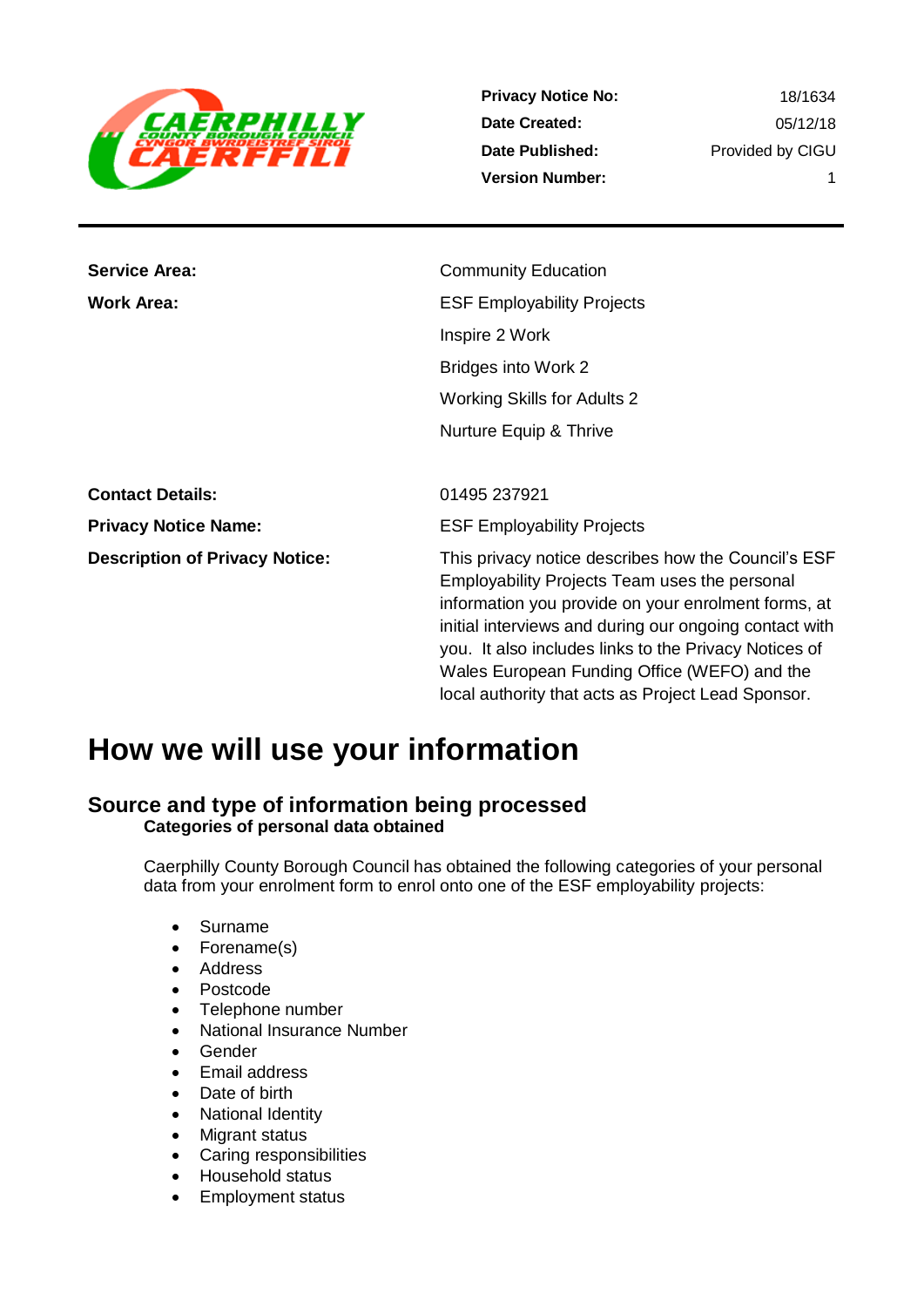Benefit status

The enrolment form also requests information about you which is defined as **special category data.** Providing this data is optional and will include

- Ethnicity
- Health conditions including disability type

The employability team will also maintain a case record of your involvement with the team, which will include:

- Your enrolment form, as documented above
- Courses and type of employment that you express an interest in undertaking
- Courses and details of employment that you subsequently engage in
- Other agencies that we refer you to as a result of problems that you disclose to us

During the enrolment interview, you will be asked if you have any criminal convictions for health and safety purposes and to identify any additional support that you might require. If you disclose a criminal conviction, this information will be recorded in a risk assessment on your case record.

#### **Source of the personal data**

Enrolment form, initial interview and ongoing contact with you.

## **Purpose and legal basis for using your information**

In order for the processing of personal data to be lawful under the General Data Protection Regulations 2016, a valid condition from Article 6 of the Regulations must be identified. Data Protection legislation provides extra protection for certain classes of information called 'special category personal data'. If any information falls within the definition of special category personal data then an additional condition from Article 9 of the Regulations must be identified. There is also extra protection for personal data in relation to criminal convictions and offences. If any personal data falls within this category then an additional condition from Article 10 of the Regulations must be identified.

The lawful basis for processing personal information is outlined in the table below, together with the purpose.

|                                                                                                                                                                                                                                                                                                                                                                          | Lawful basis for processing               |                                                                                                                                                |                                                                                                    |
|--------------------------------------------------------------------------------------------------------------------------------------------------------------------------------------------------------------------------------------------------------------------------------------------------------------------------------------------------------------------------|-------------------------------------------|------------------------------------------------------------------------------------------------------------------------------------------------|----------------------------------------------------------------------------------------------------|
| <b>Purpose</b>                                                                                                                                                                                                                                                                                                                                                           | <b>Personal</b><br>data (Art 6)           | <b>Special</b><br>category<br>data (Art 9)                                                                                                     | <b>Criminal</b><br>convictions/<br>offences (Art<br>10)                                            |
| Caerphilly County Borough Council's<br><b>ESF Employability Projects process</b><br>personal information to assist applicants<br>to access education and employment<br>opportunities.<br>Special Category Data (i.e. ethnicity,<br>health conditions) is optional, and if<br>supplied it is processed to ensure and<br>monitor equality of opportunity and<br>treatment. | 6(1)(f)<br>Legitimate<br><b>Interests</b> | 9(2)(g)<br>Substantial<br><b>Public</b><br>Interest<br>Condition<br>and DPA<br>2018 Sched<br>$1(8)$ equality<br>of opportunity<br>or treatment | $9(2)(b)$ and DPA<br>2018 Sched 1(1)<br>employment,<br>social security<br>and social<br>protection |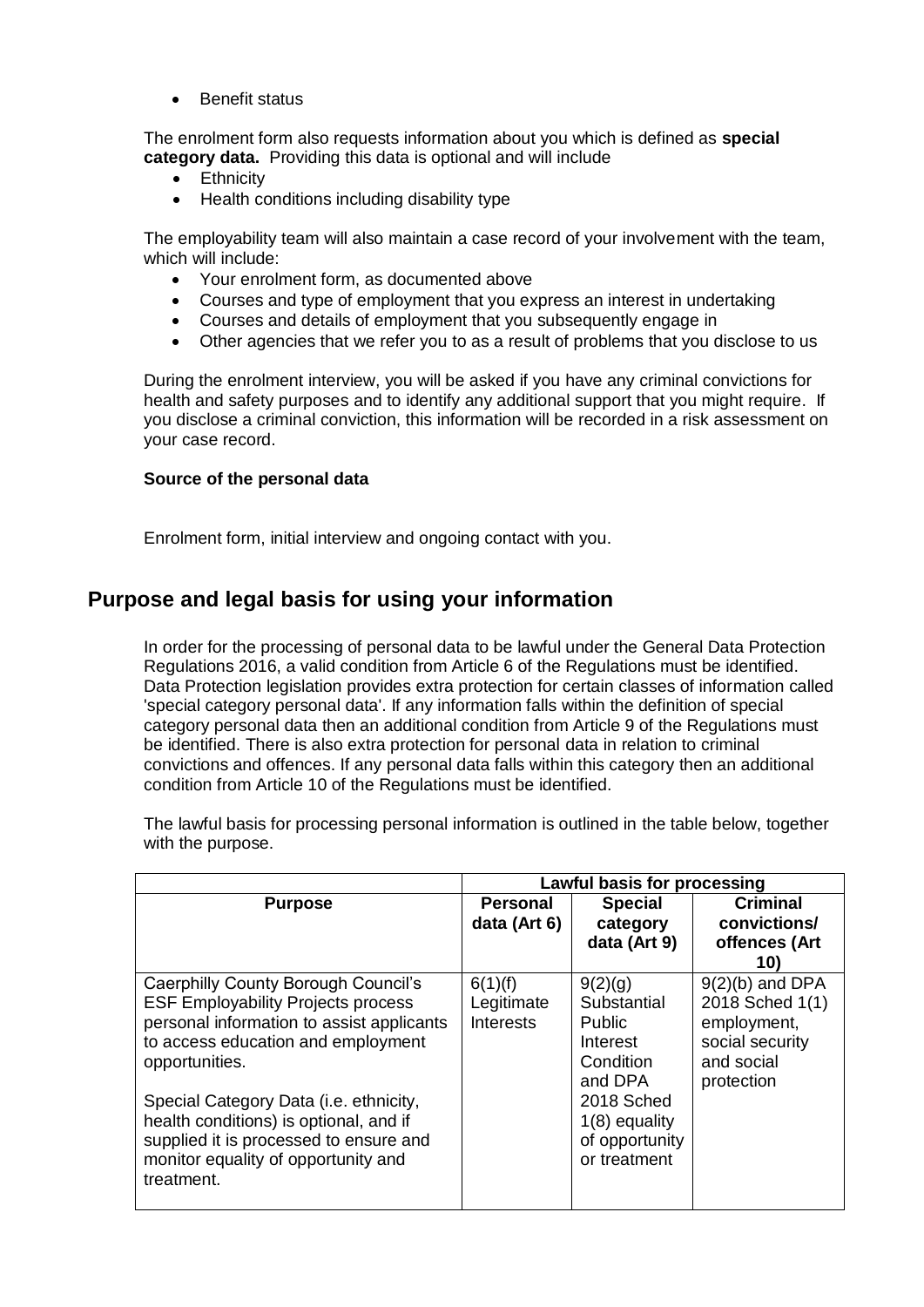| Criminal convictions/offences data is<br>requested at interview stage, in order for<br>a risk assessment to be completed if<br>necessary.                                                                                                                                      |                                           |  |
|--------------------------------------------------------------------------------------------------------------------------------------------------------------------------------------------------------------------------------------------------------------------------------|-------------------------------------------|--|
| To fulfil funding conditions, we must<br>share information with lead sponsors,<br>the lead sponsors are Torfaen county<br>Borough Council and Blaenau Gwent<br>County Borough Council. All partners<br>work jointly on these projects to<br>maximise funding and reduce costs. | 6(1)(f)<br>Legitimate<br><b>Interests</b> |  |
| To fulfil funding conditions, certain<br>information about learners must be<br>provided to Welsh Government, but this<br>will not include special category or<br>criminal convictions data unless the data<br>has been anonymised.                                             | 6(1)(f)<br>Legitimate<br><b>Interests</b> |  |
|                                                                                                                                                                                                                                                                                |                                           |  |

## **Who will have access to your information**

#### **Identity of Data Controller and Data Protection Officer**

The Data Controller for your information is Caerphilly County Borough Council. The Data Protection Officer is:

Ms Joanne Jones Corporate Information Governance Manager / Data Protection Officer Email: dataprotection@caerphilly.gov.uk Tel: 01443 864322

Other Data Controllers may also be responsible for your information, depending on the specific circumstances. Please contact the Service Area for further information.

#### **Details of main users of your information**

Caerphilly County Borough Council ESF Employability Projects Team.

#### **Details of any sharing of your information within Caerphilly county borough council**

The Communities First Team will assess applications in case it would be helpful to refer applicants to other funded projects administered by the Council or other organisations. You will be contacted to check that this assessment by Communities First Team is ok with you.

#### **Details of any sharing of your information with other organisations**

As the Lead sponsors for theses ESF project were are required to share information with:

Torfaen County Borough Council for Bridges into Work 2, Working Skills for Adults 2 and Nurture Equip & Thrive.

Blaenau Gwent County Borough Council for Inspire 2 Work.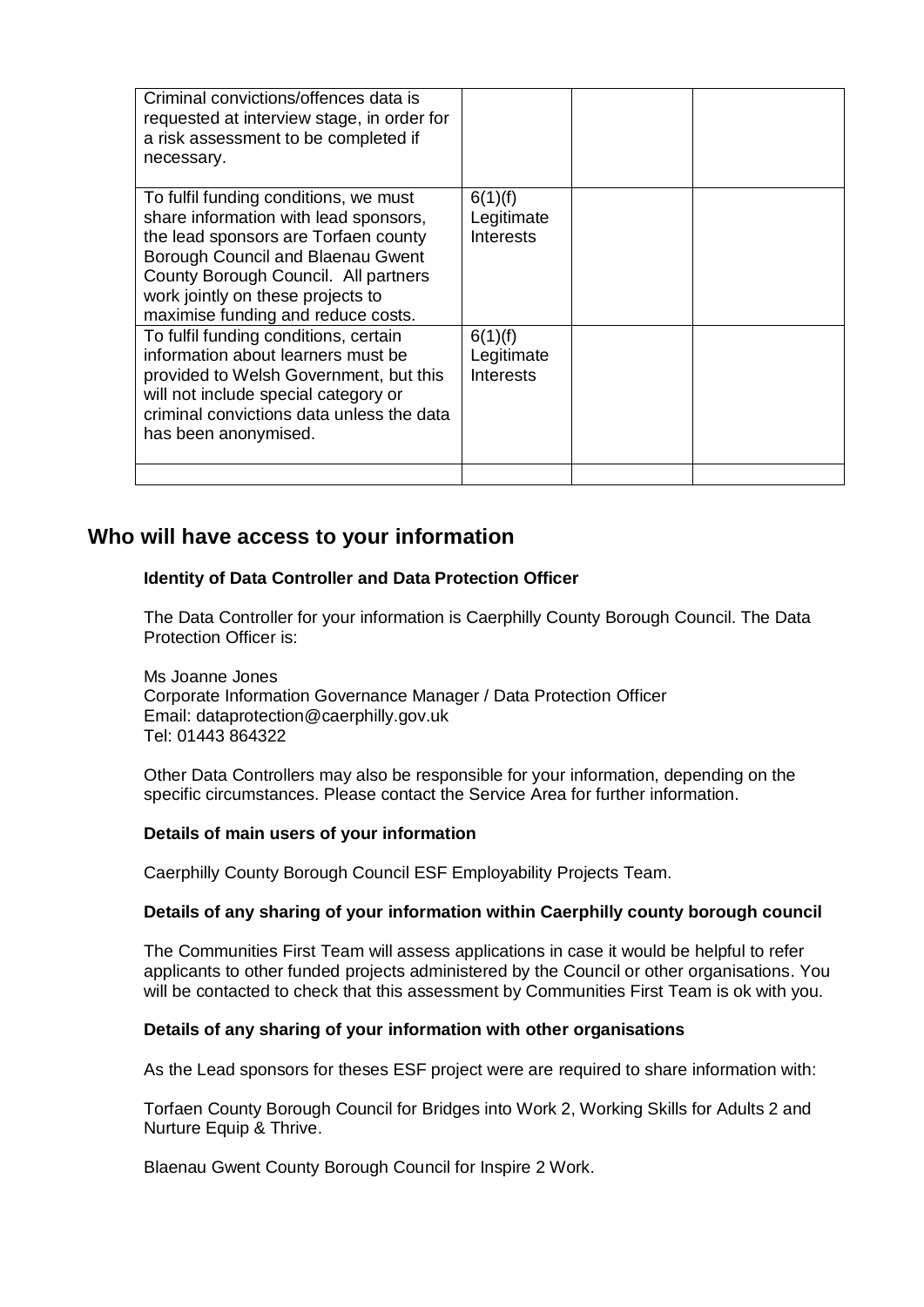Welsh Government for all European Funded projects, as its Wales European Funding Office (WEFO) manages the provision of funding, conducts audits and produces reports to meet funding guidelines.

#### **Requests for information**

All recorded information held by Caerphilly County Borough Council may be subject to requests under the Freedom of Information Act 2000, Environmental Information Regulations 2004 and Data Protection legislation.

If the information you provide is subject to such a request, where possible Caerphilly County Borough Council will consult with you on its release. If you object to the release of your information we will withhold your information if the relevant legislation allows.

## **How long will we retain your information**

#### **Details of retention period**

How long Caerphilly County Borough Council retains information is determined through statutory requirements or best practice. For European funded projects, we must retain information until 2027 or until disposal is authorised by WEFO.

## **Your Rights (Inc Complaints Procedure)**

#### **Your rights under the Data Protection**

Data Protection gives data subjects (those who the information is about) a number of rights:

- The right of subject access Application forms for this process are available on our website: [SAR Form](http://www.caerphilly.gov.uk/CaerphillyDocs/Council-and-democracy/sar_form.aspx)
- The right to be informed
- The right of rectification
- The right to erasure
- The right to restrict processing
- The right to object
- The right to data portability
- Rights in relation to automated decision making and profiling.

Further information on your rights is available from: [www.ico.org.uk.](http://www.ico.org.uk/)

To enact your rights please contact the service area detailed on the top of this form.

#### **Complaints Procedure**

If you are unhappy with the way that Caerphilly County Borough Council has handled your request / information, you have the right of complaint. Please contact the Service Area detailed at the top of this document outlining your issues.

If you remain unhappy you also have a right of complaint to the Information Commissioner's Office. Please follow this link for further information on the complaints process.

[www.caerphilly.gov.uk/My-Council/Data-protection-and-freedom-of-information/Questions](http://www.caerphilly.gov.uk/My-Council/Data-protection-and-freedom-of-information/Questions-and-complaints)[and-complaints](http://www.caerphilly.gov.uk/My-Council/Data-protection-and-freedom-of-information/Questions-and-complaints)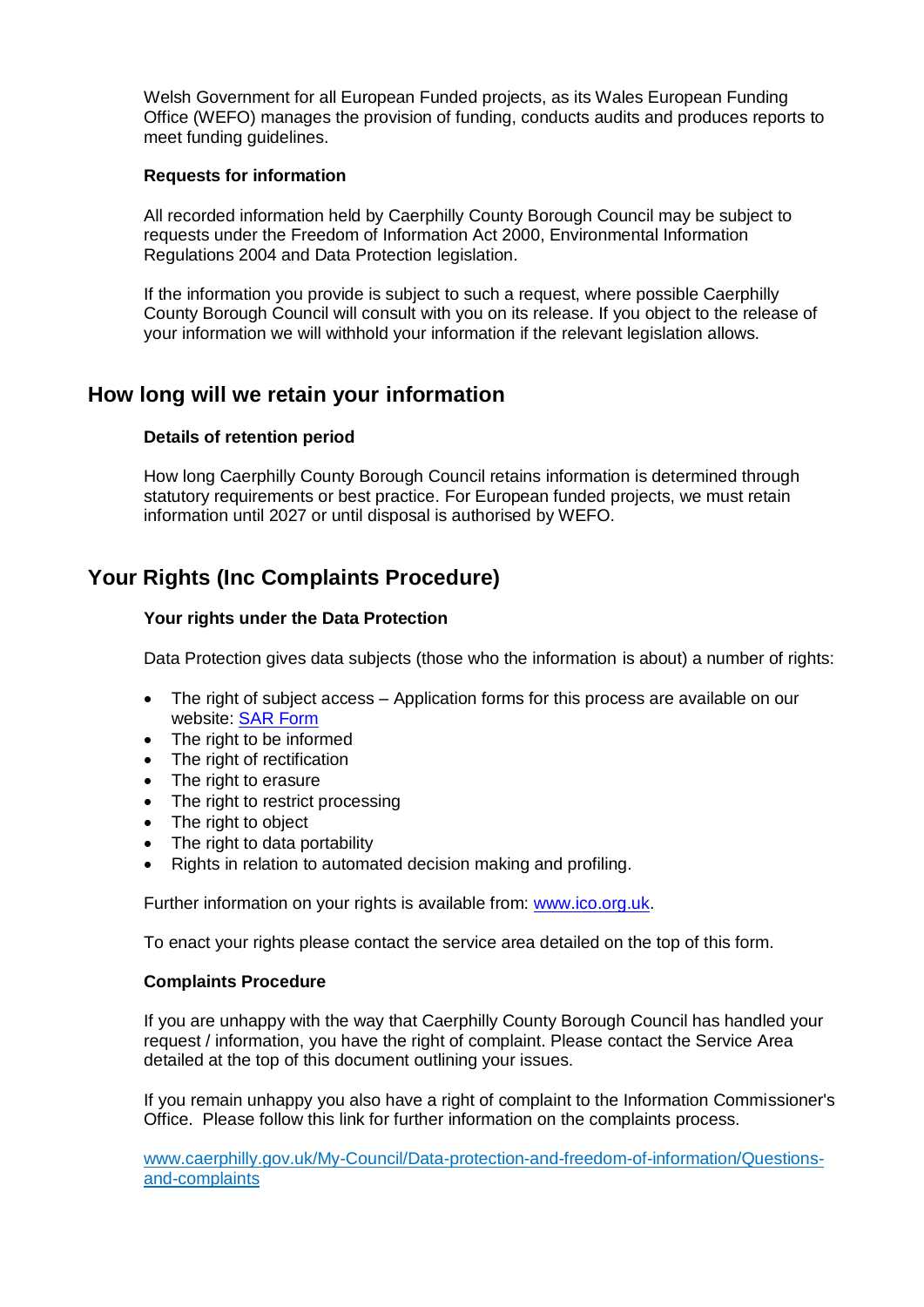## **Other privacy notices**

**Privacy notices for our partner organisations can be found at the following links:**

[https://www.torfaen.gov.uk/en/AboutTheCouncil/DataProtectionFreedomofInformation/Data](https://www.torfaen.gov.uk/en/AboutTheCouncil/DataProtectionFreedomofInformation/DataProtection/Data-Protection.aspx) [Protection/Data-Protection.aspx](https://www.torfaen.gov.uk/en/AboutTheCouncil/DataProtectionFreedomofInformation/DataProtection/Data-Protection.aspx)

<https://www.blaenau-gwent.gov.uk/council/data-protection-foi/councils-privacy-notice/>

<https://gov.wales/docs/caecd/publications/180518-privacy-notice-en.pdf>